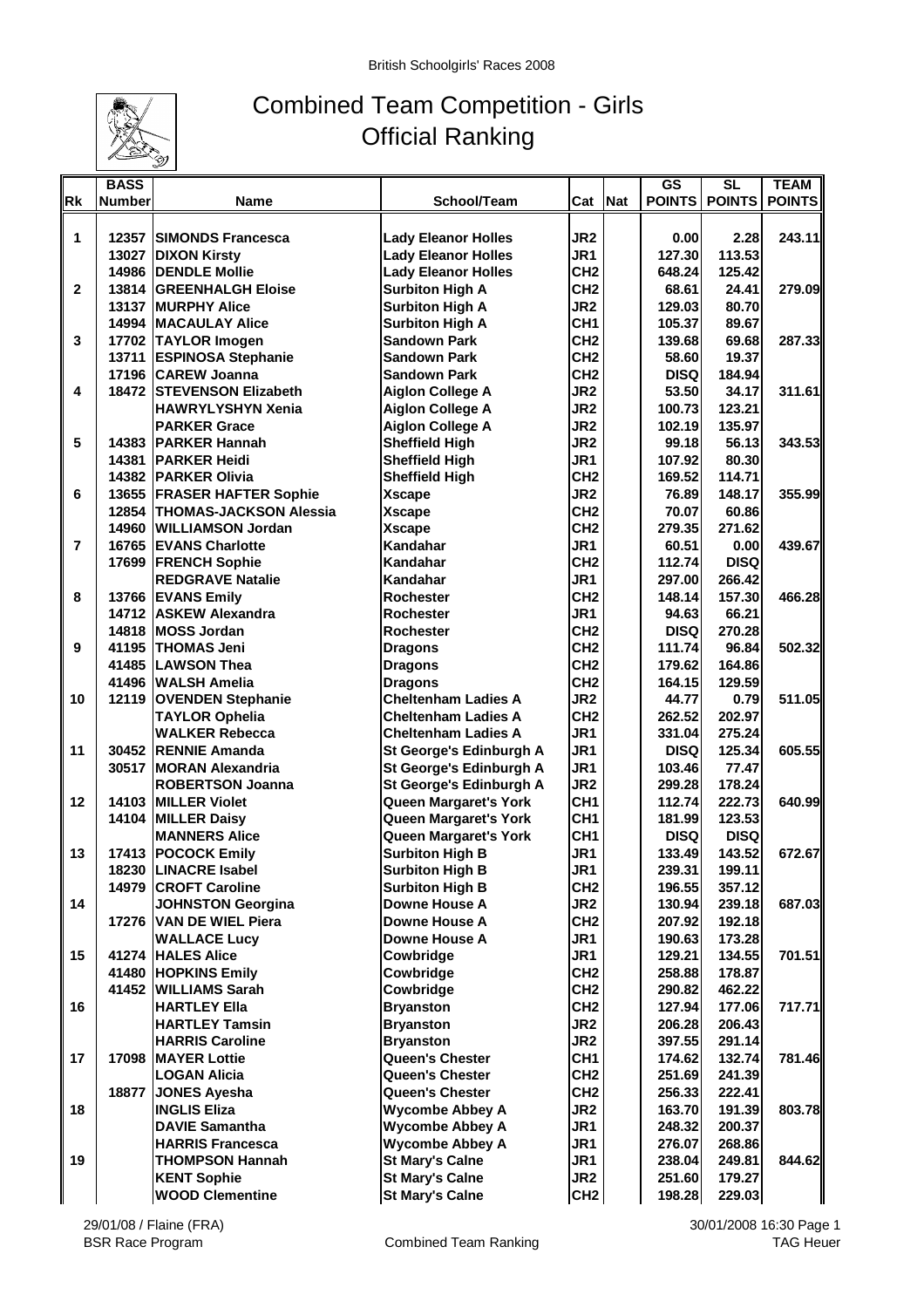|           | <b>BASS</b>   |                                                   |                                                |                                    |     | $\overline{\text{GS}}$ | SL                       | <b>TEAM</b> |
|-----------|---------------|---------------------------------------------------|------------------------------------------------|------------------------------------|-----|------------------------|--------------------------|-------------|
| <b>Rk</b> | <b>Number</b> | Name                                              | School/Team                                    | Cat                                | Nat |                        | POINTS   POINTS   POINTS |             |
| 20        |               | <b>KREFTING Natasha</b>                           | <b>Heathfield St Mary's A</b>                  | JR <sub>1</sub>                    |     | 163.42                 | 161.63                   | 856.18      |
|           |               | <b>WRIGHT Annabel</b>                             | <b>Heathfield St Mary's A</b>                  | CH <sub>1</sub>                    |     | 263.61                 | 267.52                   |             |
|           |               | <b>SMALE Danni</b>                                | <b>Heathfield St Mary's A</b>                  | JR1                                |     | 377.90                 | 294.06                   |             |
| 21        |               | <b>HADSLEY-CHAPLIN Ella</b>                       | <b>St Mary's Ascot</b>                         | JR <sub>2</sub>                    |     | 734.41                 | 253.12                   | 874.00      |
|           |               | <b>AGNEW Clarissa</b>                             | <b>St Mary's Ascot</b>                         | JR <sub>1</sub>                    |     | 165.06                 | 197.22                   |             |
|           |               | <b>MARTYN-HEMPHILL Marina</b>                     | <b>St Mary's Ascot</b>                         | JR <sub>1</sub>                    |     | 258.60                 | <b>DISQ</b>              |             |
| 22        |               | <b>PALMER Emily</b>                               | <b>Sherborne</b>                               | JR1                                |     | 235.40                 | 290.99                   | 918.67      |
|           |               | <b>CAIRNS India</b>                               | <b>Sherborne</b>                               | JR <sub>2</sub>                    |     | 200.73                 | 191.55                   |             |
|           |               | <b>MIETHKE Sabrina</b>                            | <b>Sherborne</b>                               | JR <sub>2</sub>                    |     | 362.06                 | 372.47                   |             |
| 23        |               | <b>HUNTER Emily</b>                               | Glenalmond                                     | JR1                                |     | 217.20                 | 209.74                   | 963.80      |
|           |               | <b>RATTRAY Flora</b>                              | Glenalmond                                     | JR <sub>1</sub>                    |     | 268.34                 | <b>DISQ</b>              |             |
|           |               | <b>RITCHIE Lisa</b>                               | Glenalmond                                     | JR <sub>1</sub>                    |     | 263.43                 | 273.43                   |             |
| 24        | 14582         | <b>SASSOON Sasha</b>                              | <b>Wycombe Abbey B</b>                         | JR <sub>2</sub>                    |     | 152.51                 | 196.20                   | 981.51      |
|           |               | <b>BOTT Natasha</b>                               | <b>Wycombe Abbey B</b>                         | JR1                                |     | 257.42                 | <b>DISQ</b>              |             |
|           |               | <b>JEFFREY Louise</b>                             | <b>Wycombe Abbey B</b>                         | CH <sub>2</sub>                    |     | 1220.04                | 375.38                   |             |
| 25        |               | <b>MICHAELS Casey</b>                             | <b>St George's Ascot</b>                       | JR <sub>2</sub>                    |     | 127.21                 | <b>DISQ</b>              | 1006.74     |
|           |               | <b>ALMAS Elizabeth</b>                            | <b>St George's Ascot</b>                       | JR <sub>2</sub>                    |     | 230.40                 | 245.17                   |             |
|           |               | <b>HARVARD-TAYLOR Katie</b>                       | <b>St George's Ascot</b><br><b>Tudor Hall</b>  | JR <sub>2</sub>                    |     | 407.83                 | 403.96                   |             |
| 26        |               | <b>D'ARCY CLARK Clemmie</b>                       |                                                | JR1                                |     | 248.50                 | 342.48                   | 1011.84     |
|           | 18779         | <b>KAYE Arabella</b><br><b>SIMPSON Matilda</b>    | <b>Tudor Hall</b><br><b>Tudor Hall</b>         | CH <sub>2</sub><br>CH <sub>2</sub> |     | 210.10<br><b>DISQ</b>  | 210.76<br>350.58         |             |
| 27        |               |                                                   | <b>Bedales</b>                                 | JR1                                |     |                        | 361.61                   | 1018.41     |
|           |               | <b>WEATHERILL Daisy</b><br><b>REEKIE Florence</b> | <b>Bedales</b>                                 | JR <sub>1</sub>                    |     | 269.98<br>180.08       | 206.74                   |             |
|           |               | <b>REEKIE Mathilda</b>                            | <b>Bedales</b>                                 | CH <sub>2</sub>                    |     | 275.62                 | <b>DISQ</b>              |             |
| 28        |               | <b>BREITMEYER Georgina</b>                        | <b>Stowe</b>                                   | JR <sub>2</sub>                    |     | 204.28                 | 261.86                   | 1030.45     |
|           |               | <b>CRISP Chloe</b>                                | <b>Stowe</b>                                   | JR <sub>2</sub>                    |     | 267.34                 | 298.23                   |             |
|           |               | <b>TREVOR Natasha</b>                             | <b>Stowe</b>                                   | JR1                                |     | 328.31                 | 296.97                   |             |
| 29        | 13530         | <b>CAMPBELL-WOODWARD Step</b>                     | <b>Abbey Gate College</b>                      | JR <sub>2</sub>                    |     | 162.79                 | 269.89                   | 1031.76     |
|           | 18460         | <b>GARDNER-STOCKLEY Georgir</b>                   | <b>Abbey Gate College</b>                      | CH <sub>2</sub>                    |     | 225.66                 | <b>DISQ</b>              |             |
|           |               | <b>CLAUSON Alexandra</b>                          | <b>Abbey Gate College</b>                      | JR <sub>1</sub>                    |     | 404.38                 | 373.42                   |             |
| 30        |               | <b>EMO-CAPODILISTA Olimpia</b>                    | <b>St Paul's</b>                               | JR1                                |     | 216.20                 | 294.37                   | 1069.09     |
|           |               | <b>ZACHARIA Sophie</b>                            | <b>St Paul's</b>                               | JR <sub>1</sub>                    |     | 278.08                 | 280.44                   |             |
|           |               | <b>BOMBIERI Leticia</b>                           | <b>St Paul's</b>                               | JR1                                |     | 375.62                 | 319.80                   |             |
| 31        |               | <b>BELL Hollie</b>                                | <b>King's Taunton</b>                          | CH <sub>2</sub>                    |     | 329.94                 | 345.07                   | 1135.15     |
|           |               | <b>BELL Milla</b>                                 | <b>King's Taunton</b>                          | CH <sub>2</sub>                    |     | 276.80                 | 270.04                   |             |
|           |               | <b>NASH Virginia</b>                              | <b>King's Taunton</b>                          | JR1                                |     | 313.38                 | 274.93                   |             |
| 32        |               | <b>MOORE Josephine</b>                            | <b>Millfield B</b>                             | JR1                                |     | 290.82                 | 246.82                   | 1146.47     |
|           |               | <b>TREACY Madeleine</b>                           | <b>Millfield B</b>                             | CH <sub>2</sub>                    |     | 341.32                 | 282.80                   |             |
|           |               | <b>MOORE Annabel</b>                              | <b>Millfield B</b>                             | JR1                                |     | 326.03                 | 340.98                   |             |
| 33        |               | <b>VELLACOTT Rosanna</b>                          | Godstowe                                       | CH <sub>1</sub>                    |     | 241.41                 | 341.85                   | 1161.87     |
|           |               | <b>GUY Eleri</b>                                  | Godstowe                                       | CH <sub>1</sub>                    |     | 281.72                 | 296.89                   |             |
|           |               | <b>VELLACOTT Georgia</b>                          | Godstowe                                       | CH <sub>1</sub>                    |     | 364.88                 | 342.55                   |             |
| 34        |               | <b>MORTON Lauren</b>                              | Woldingham                                     | JR <sub>1</sub>                    |     | 320.75                 | 341.92                   | 1169.83     |
|           |               | <b>KEYTE Alice</b>                                | Woldingham                                     | JR <sub>2</sub>                    |     | 423.76                 | 361.53                   |             |
|           |               | <b>LINTOTT Lucinda</b>                            | Woldingham                                     | JR <sub>1</sub>                    |     | 238.77                 | 268.39                   |             |
| 35        |               | <b>HARDY Isabella</b>                             | <b>St Swithun's</b>                            | CH <sub>1</sub>                    |     | <b>DISQ</b>            | 264.30                   | 1197.40     |
|           |               | <b>MILLARD-BOURNE Alice</b>                       | <b>St Swithun's</b>                            | CH <sub>2</sub>                    |     | 391.45                 | 413.33                   |             |
|           |               | <b>DIGBY Olivia</b>                               | <b>St Swithun's</b>                            | JR <sub>1</sub>                    |     | 290.82                 | 250.83                   |             |
| 36        |               | <b>SHOTT Clementine</b>                           | <b>Downe House B</b>                           | JR1                                |     | 339.50                 | 367.04                   | 1323.68     |
|           |               | <b>SOLE Elizabeth</b>                             | <b>Downe House B</b>                           | JR <sub>1</sub>                    |     | 472.26                 | 338.15                   |             |
|           |               | <b>FOX Chloe</b>                                  | <b>Downe House B</b>                           | CH <sub>2</sub>                    |     | 278.99                 | <b>DISQ</b>              |             |
| 37        |               | <b>CALDWELL Sophie</b>                            | <b>Snowsports</b>                              | CH <sub>1</sub>                    |     | 275.35                 | 248.08                   | 1385.76     |
|           |               | <b>LOGAN Hattie</b><br><b>MAURICE Nour</b>        | <b>Snowsports</b><br><b>Snowsports</b>         | CH <sub>1</sub><br>CH <sub>1</sub> |     | 486.00<br>634.50       | 376.33<br><b>DISQ</b>    |             |
| 38        |               | <b>RANKIN Kirsten</b>                             |                                                |                                    |     |                        |                          | 1420.92     |
|           |               | <b>WISEMAN Jade</b>                               | <b>Henley College</b><br><b>Henley College</b> | JR1<br>JR <sub>2</sub>             |     | 271.07<br>369.80       | <b>DISQ</b><br>361.29    |             |
|           |               | <b>SIMONS-DENVILLE Charlotte</b>                  | <b>Henley College</b>                          | JR <sub>2</sub>                    |     | 467.25                 |                          |             |
| 39        |               |                                                   | <b>Mount House</b>                             | CH <sub>1</sub>                    |     | 303.28                 | 418.76<br><b>DISQ</b>    | 1642.85     |
|           |               | <b>HARTLEY Poppy</b><br><b>NORRIS Isabel</b>      | <b>Mount House</b>                             | CH <sub>1</sub>                    |     | 500.47                 | 421.44                   |             |
|           |               | <b>YEOWARD Rosie</b>                              | <b>Mount House</b>                             | CH <sub>1</sub>                    |     | 651.61                 | 417.66                   |             |
|           |               |                                                   |                                                |                                    |     |                        |                          |             |
|           |               | <b>DISQUALIFIED TEAMS</b>                         |                                                |                                    |     |                        |                          |             |
|           |               |                                                   |                                                |                                    |     |                        |                          |             |

29/01/08 / Flaine (FRA)